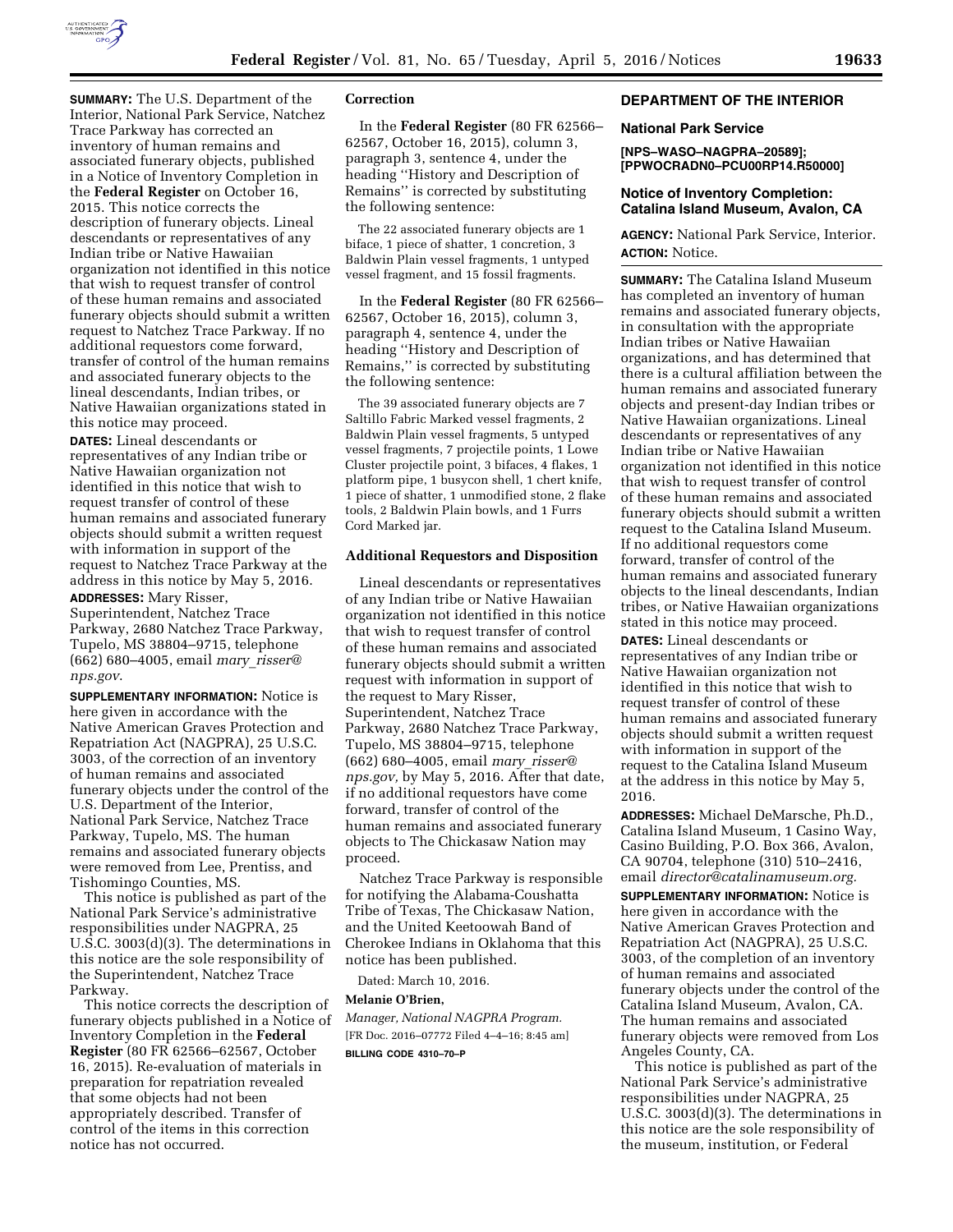agency that has control of the Native American human remains and associated funerary objects. The National Park Service is not responsible for the determinations in this notice.

## **Consultation**

A detailed assessment of the human remains was made by the Catalina Island Museum professional staff in consultation with representatives of San Manuel Band of Mission Indians, California (previously listed as the San Manual Band of Serrano Mission Indians of the San Manual Reservation); Santa Ynez Band of Chumash Mission Indians of the Santa Ynez Reservation, California; and the following nonfederally recognized Indian groups: Gabrielino/Tongva Indians of California Tribe; Gabrieleno/Tongva Tribal Council; San Gabriel Band of Mission Indians; and the Traditional Council of Pimu.

### **History and Description of the Remains**

From 1953–1955, human remains representing, at minimum, two individuals were removed from the Little Harbor Site (CA–SCAI–17) in Los Angeles County, California. Dr. Clement Meighan, of Department of Anthropology at University of California, Los Angeles (UCLA), and students conducted excavations at various times from 1953 to 1955, as part of a research project. The collection was returned to the Catalina Island Museum as part of the fulfillment of their excavation permit in 1996. Radiocarbon dating is from the Early Period (5580 B.C.), and was occupied until Spanish contact based on the presence of glass trade beads. The date of these human remains is assumed to be fairly late considering its proximity to the surface. The human remains are represented by one adult individual of indeterminate sex and one individual represented by a human phalanx with age and sex indeterminable. No known individuals were identified. No associated funerary objects were present.

In 1977, human remains representing, at minimum, 22 individuals were removed from Ripper's Cove (SCAI–26) in Los Angeles County, CA. Fred Reinman and Hal Eberhart of the California State University, Los Angeles, Department of Anthropology excavated the site as a field school. The collection was returned to the Catalina Island Museum as part of the fulfillment of their excavation permit in 1996. Radiocarbon dates the site from A.D. 1340 to 1730. The collection included four identified burials from Ripper's Cove along with fragmentary human remains from midden contexts. The

human remains were determined to be 17 adults, a sub-adult, two juveniles, and an infant, all of indeterminate sex, and one individual that could not identified to age or sex. No known individuals were identified. The 176 associated funerary objects include 1 projectile point, 125 shell beads, 1 bag of shell beads, 2 fishhook fragments, 2 fragments and 2 bags of shell, 2 fish gorges, 8 red ochre fragments, 6 stone flakes, 6 ground stone fragments, 7 pieces and 2 bags of unmodified animal bone, 3 bags of charcoal, 8 pieces and 1 bag of stone fragments.

At an unknown date, human remains representing, at minimum, five individuals were removed from the former location of the Busy Bee Restaurant, Avalon, in Los Angeles County, CA. The location within the village site designated as SCAI–29. The human remains were found during renovations at the restaurant and donated to the Catalina Island Museum in 1983 (accessioned as 83.031). There is no date associated with the human remains. Osteological analysis identified the human remains to be Native American. The five individuals were identified as perinatal, two children, one juvenile, and one adult in age. Sex could not be determined. No known individuals were identified. No associated funerary objects are present.

In February 1973, human remains representing, at minimum, four individuals were removed from Torqua Cave (SCAI–32) in Los Angeles County, CA. This collection was excavated by Nelson Leonard, III of University of California, Riverside, and his undergraduate students as a research project. The collection was returned to the Catalina Island Museum as part of the fulfillment of their excavation permit in 1996. No dates have been determined for the site. One burial was distinguished during excavation. Additional human remains were identified from faunal bone. A minimum of four individuals are included in the collection, two of which are adults and one sub-adult. Sex of these human remains could not be determined. The fourth set of human remains was not distinguishable to age or sex. No known individuals were identified. The one associated funerary object is one bag of soil taken from the burial matrix.

At an unknown date, human remains representing, at minimum, six individuals were removed from Empire Landing (CA–SCAI–26) in Los Angeles County, CA. The site was excavated by Vivian Scott, who donated the collection to the Catalina Island Museum in 1968 (accessioned as

68.015). Site SCAI–26 dates from at least the Late Period (A.D. 700–1769) through Spanish contact based on artifact types. The human remains were identified as five adults, three of them female, and one juvenile. No known individuals were identified. The two associated funerary objects are one fish bone and one shell fragment.

In February 1968, human remains representing, at minimum, one individual were removed from Empire Landing in Los Angeles County, CA. These human remains were excavated by P. Williams of the Catalina Laboratory for Archaeology (CLFA) from the Empire Landing area along a cliff edge where there is a midden. There was a stone slab above the burial, but there is no record of the slab being collected. The collection was turned over to the Catalina Island Museum after analysis. SCAI–26 is close by and dates from at least the Late Period (A.D. 700– 1769) through Spanish contact based on artifact types. Fragmentary human remains of a Native American adult female were identified. No known individuals were identified. No associated funerary objects are present.

In April 1970 and 1972, human remains representing, at minimum 15 individuals were removed from White's Landing (SCAI–34) in Los Angeles County, CA. The first excavation was led by UCLA undergraduate Dean Decker, in April 1970, as part of the University of California Archaeological Survey. Their goal was to assess settlement patterns on the island using White's Landing West as one chosen site for comparison and analysis. Students from UCLA and the Catalina Island School for Boys assisted in the fieldwork for this project. Catalina Island School (CIS) returned to White's Landing West with Mayfield School in 1972, and continued to excavate the principal village at this cove. The project was likely led by CIS staff archeologist Richard ''Duke'' Snyder. However, the documentation associated with this separate project is scant at best. The UCLA archeological excavations were sent to the Catalina Island Museum as part of the permit stipulation in 1983. The CIS material was curated with the Catalina Island Museum upon completion of the fieldwork. SCAI–34 dates from at least the Late Period (A.D. 700–1769) through Spanish contact based on artifact types. While only two formal burials were designated in the catalog, fragmentary human remains were pulled from midden contexts as well. The 15 individuals have been identified as 9 adults, 2 juveniles, 2 subadults, and one infant. One individual was to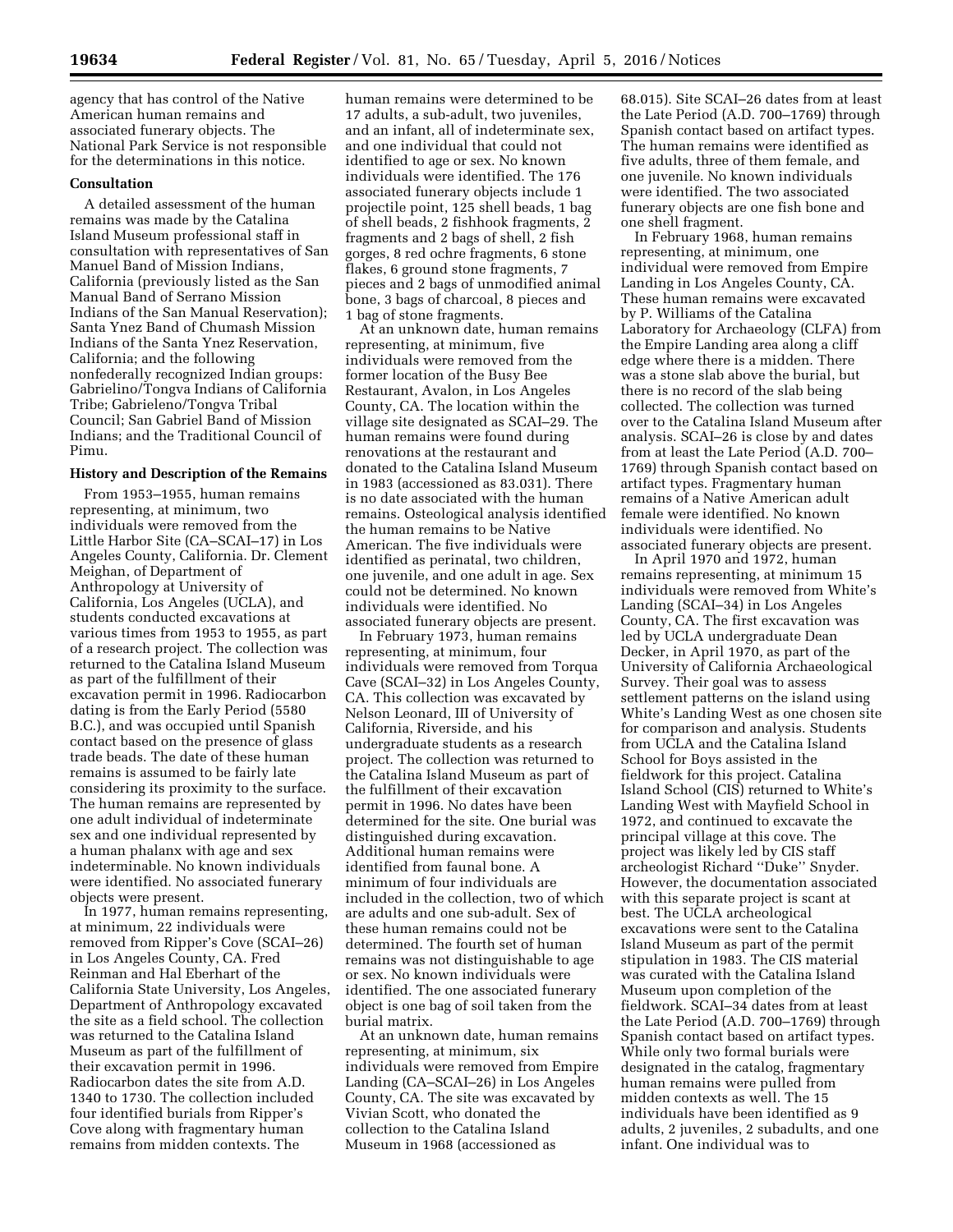fragmentary to determine age or sex. Two of the adults were further defined as male. No known individuals were identified. The 60 associated funerary objects are 22 shell fishhook blanks, 2 projectile points, 1 steatite bowl, 1 net weight, 1 bag of charcoal fragments, 18 pieces and 2 bags of unmodified animal bone, 1 worked bone fragment, 3 pieces of worked shell, 2 unmodified wavy top shells, 1 stone fragment, 5 chipped stone and tools, and 1 stone core fragment.

At an unknown date, human remains representing, at minimum, 10 individuals were removed from Two Harbors (CA–SCAI–39) in Los Angeles County, CA. The site was excavated by Preston Taylor, who ran the concessions at Two Harbors during the time. He donated the collection of human remains to the Catalina Island Museum in 1961, and it was accessioned as 61.501. SCAI–39 dates from at least the Late Period (A.D. 700–1769) through Spanish contact based on artifact types. There were a nine adults and one juvenile identified. Further analysis identified four of them as female. No known individuals were identified. No associated funerary objects are present.

In August 1963, human remains representing, at minimum, six individuals were removed from Two Harbors (SCAI–39) in Los Angeles County, CA. The human remains were recovered by Dorothy Cowper, from construction activities associated with a fuel line. As a docent at the Southwest Museum, she, along with other visitors and Catalina locals, recovered materials that were being destroyed. Many of the artifacts appear to have left with the amateur excavators as souvenirs as indicated in letters between Cowper and the excavators. Records indicate that the human remains were eventually obtained by UCLA from Ben Hawkins, a zoologist at San Jacinto College, who was on site with Cowper in 1963, and donated to the Catalina Island Museum in 1996. SCAI–39 dates from at least the Late Period (A.D. 700–1769) through Spanish contact based on artifact types. The human remains were identified as four adults, and two sub-adults. Two of the adults were further distinguished as female. No known individuals were identified. No associated funerary objects are present.

In October and November 1969, human remains representing, at minimum, 70 individuals were removed from Two Harbors (CA–SCAI–39) in Los Angeles County, CA. The University of California Archaeological Survey undertook salvage recovery excavations, where the demolition of structures would impact the site. This salvage

excavation was accomplished with the help of volunteers from Catalina Island School for Boys, Catalina Island Museum Society, and CEDAM International. The collection was returned to the Catalina Island Museum as part of the fulfillment of their excavation permit in 1996. SCAI–39 dates from at least the Late Period (A.D. 700–1769) through Spanish contact based on diagnostic artifact types. While there were 16 formal burials identified, many fragmentary human remains were encountered in midden contexts. The 70 individuals were identified as 47 adults (12 distinguished as female and 9 as male), 8 sub-adults, 6 juveniles, 5 infants, 1 neonatal, and 2 perinatal. One set of human remains could not be further identified with age or sex. No known individuals were identified. The 226 associated funerary objects include 56 shell and stone beads, 1 fishhook blank, 1 basketry fragment, 1 soapstone plaque, 6 soapstone worked fragments, 5 quartz fragments, 6 stone flakes, 1 core, 1 cobble with asphaltum residue, 2 projectile points, 7 bowl fragments, 1 mano fragment, 4 donut stone fragments, 10 burned seeds, 9 bone awls, 7 charcoal fragments, 101 pieces and 1 bag of unmodified shell, 3 pieces and 2 bags of unmodified animal bone, and 1 bag of stone fragments.

In September 1954, human remains representing, at minimum, two individuals were removed from Parson's Landing (CA–SCAI–102) in Los Angeles County, CA. Dr. Clement Meighan of UCLA, and his students, excavated one test pit and encountered a burial (UCLA Accession 166) as part of a research project. The collection was returned to the Catalina Island Museum as part of the fulfillment of their excavation permit in 1996. No date has been determined for the site or burial, but diagnostic artifacts from the site identify it as prehistoric. The two individuals were identified as an adult male and an adult of indeterminate sex. No known individuals were identified. No associated funerary objects are present.

In April 1971, human remains representing, at minimum, one individual were removed from the West End Site (SCAI–106) in Los Angeles County, CA. Fredric Plog led a UCLA undergraduate field course at the prehistoric site. Analysis continued with the collection at UCLA. The collection was returned to the Catalina Island Museum as part of the fulfillment of their excavation permit in 1996. No dates have been determined for the site. While no formal burials were removed, a single adult human phalanx was identified within the faunal remains. Sex could not be determined. No known

individuals were identified. No associated funerary objects are present.

In the summers of 1980 and 1981, human remains representing, at minimum, four individuals were removed from Bullrush Canyon (CA– SCAI–137) in Los Angeles County, CA. The site was excavated by Jane Rosenthal, of California State University, Long Beach, as an undergraduate field school. The site is estimated to A.D. 1600–1700 based on radiocarbon dating. The collection was donated to the Catalina Island Museum in fulfillment of their Catalina Island Conservancy permit upon competition of their analysis. No formal burials or funerary objects were identified. Fragmentary human remains were discovered among faunal remains from the collection. Age and sex of the human remains could not be determined. No known individuals were identified. No associated funerary objects are present.

From 1967 to 1969, human remains representing, at minimum, 17 individuals were removed from Toyon Bay (CA–SCAI–564) in Los Angeles County, CA. Jack Zahniser, of the Catalina Laboratory for Archaeology (CLFA), and his students from the Catalina Island Boy's School, undertook salvage recovery during the construction of a new boathouse and the installation of a septic tank. The collection was turned over to the Catalina Island Museum after analysis was completed. Radiocarbon dating estimates site occupation from A.D. 465 to 1685. The collection contains eleven recorded burials and fragmentary human remains found within midden contexts. The 17 individuals were identified as 12 adults (including 2 males and 2 females), 1 sub-adult, 2 infants, and 1 perinatal. One individual was too fragmentary to determine age or sex. No known individuals were identified. The 97 associated funerary objects are 24 shell and stone beads, 5 donut stones, 35 ground stone tools and fragments, 2 projectile points, 5 effigies, 13 shell and stone pendants and ornaments, 1 pipe fragment, 2 bowl fragments, 2 unmodified shell fragments, 5 chipped stone tools and flakes, 2 worked bone fragments, and 1 fishhook.

At an unknown date, human remains representing, at minimum, two individuals were removed from an archeological site at Little Gibraltar in Los Angeles County, CA. The human remains were found eroding from the area by Catalina Island Company staff and donated to the Catalina Island Museum in 1974 (accessioned as 74.253). There is no date associated with the human remains. One set of